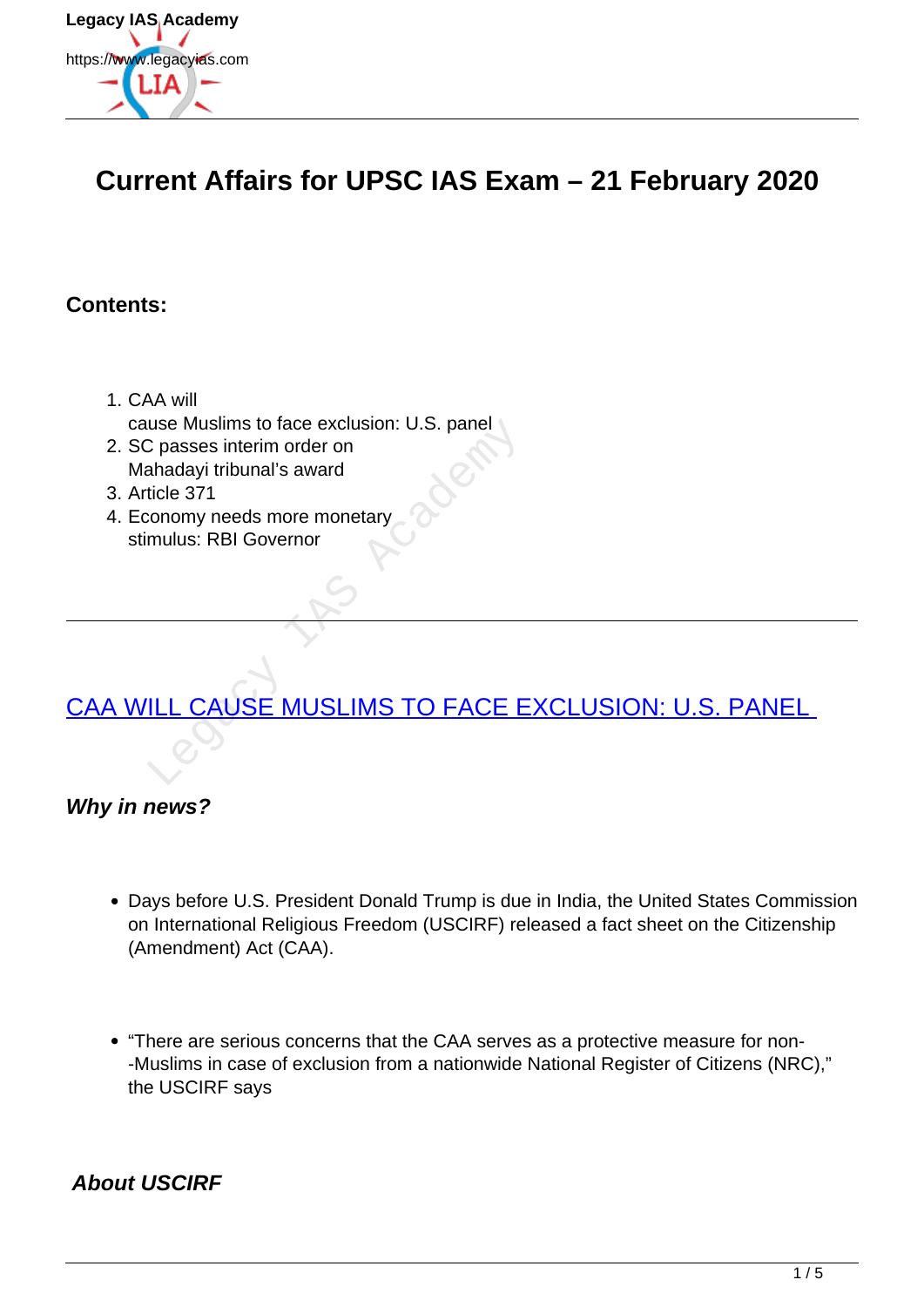

- The United States Commission on International Religious Freedom is a U.S. federal government commission created by the International Religious Freedom Act of 1998.
- USCIRF Commissioners are appointed by the President and the leadership of both political parties in the Senate and the House of Representatives
- USCIRF researches and monitors international religious freedom issues.
- The Commission is authorized to travel on fact-finding missions to other countries and hold public hearings

## SC PASSES INTERIM ORDER ON MAHADAYI TRIBUNAL'S AWARD SSES INTERIM ORDER ON MAHA

#### **Why in news?**

- The Supreme Court passed an interim order allowing an application by the State of Karnataka to notify the Mahadayi Water Dispute Tribunal's award.
- The implementation of the award would, however, be subject to the final judgment of the Supreme Court in the civil appeals filed by Karnataka, Goa and Maharashtra, challenging the allocation of water from the Mahadayi river among them

#### **Mahadayi(Mandovi) river and backgrounder of the dispute**

- Lifeline of the Indian state of Goa
- The Mandovi and the Zuari are the two primary rivers in the state of Goa.
- Mandovi joins with the Zuari at a common creek at Cabo Aguada, forming the Mormugao harbour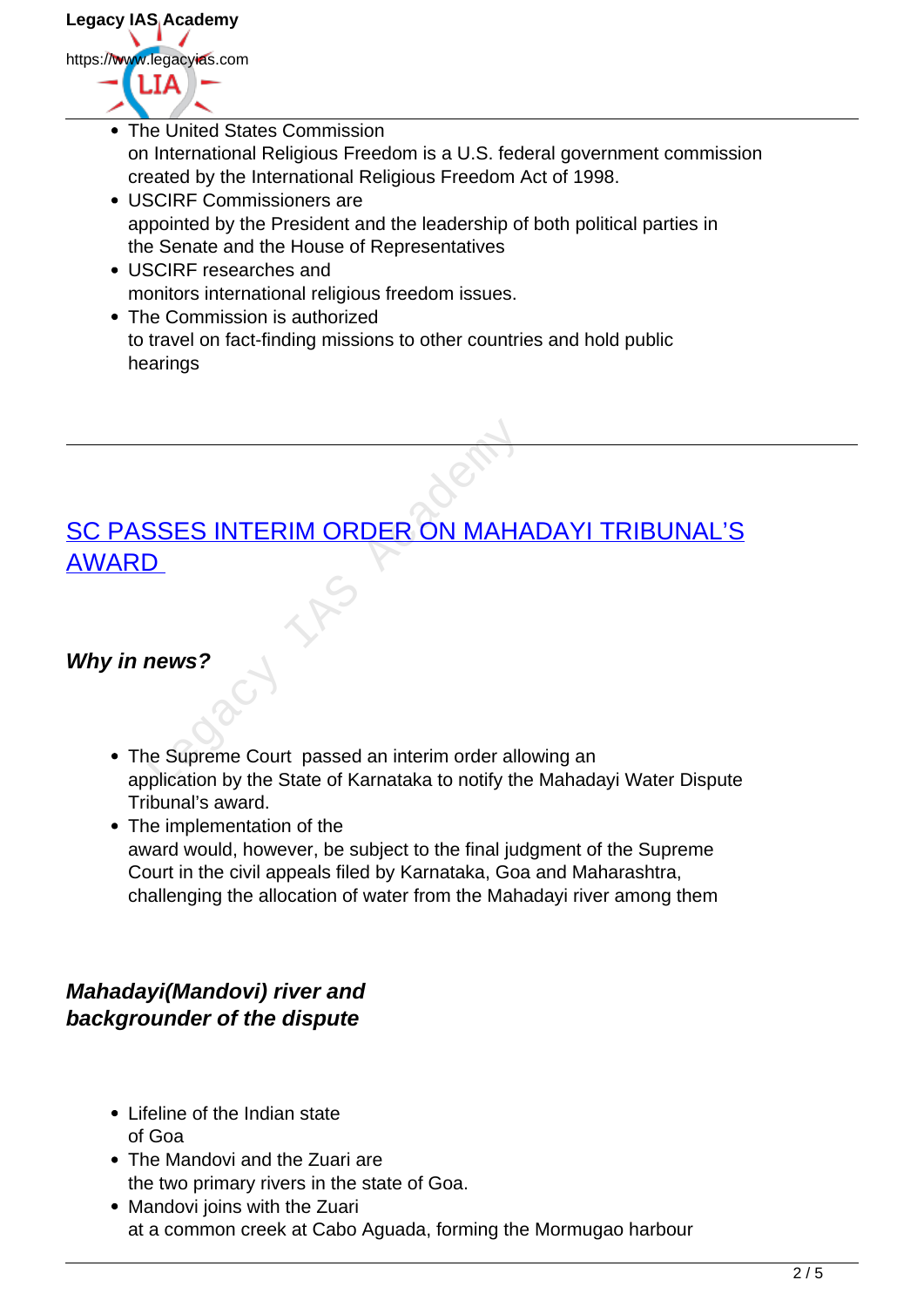

- The sharing of the waters of this river is a cause of dispute between the governments of Karnataka and Goa.
- The Karnataka government proposes to divert some water from the Mahadayi river to the Malaprabha River basin as part of the Kalasa-Banduri Nala project, as approximately 188 tmcft of water at 75% dependability is available in the river.
- Mahadayi Water Tribunal under Interstate River Water Disputes Act has been constituted to decide the sharing of the river waters by the riparian states.
- In August 2018, Mahadayi Water Tribunal verdict permitted Goa to use 24 tmcft (excluding the 9.395 tmcft prevailing uses), Karnataka to use 5.4 tmcft (including 3.9 tmcft for export outside the basin) and Maharashtra to use 1.33 tmcft for consumptive purposes Export outside the basin) and Maharashtra to<br>nsumptive purposes



#### Union

**Why in news?**

Home Minister told that Centre won't dilute Article 371

#### **Background/details**

- Most of the States that have been accorded special provisions under Article 371 are in the northeast and the special status aims to preserve their tribal culture.
- Article 371(A) states that no act of Parliament shall apply to the State of Nagaland in respect of the religious or social practices of the Nagas, its customary law and procedure, administration of civil and criminal justice involving decisions according to Naga customary law and ownership and transfer of land and its resources.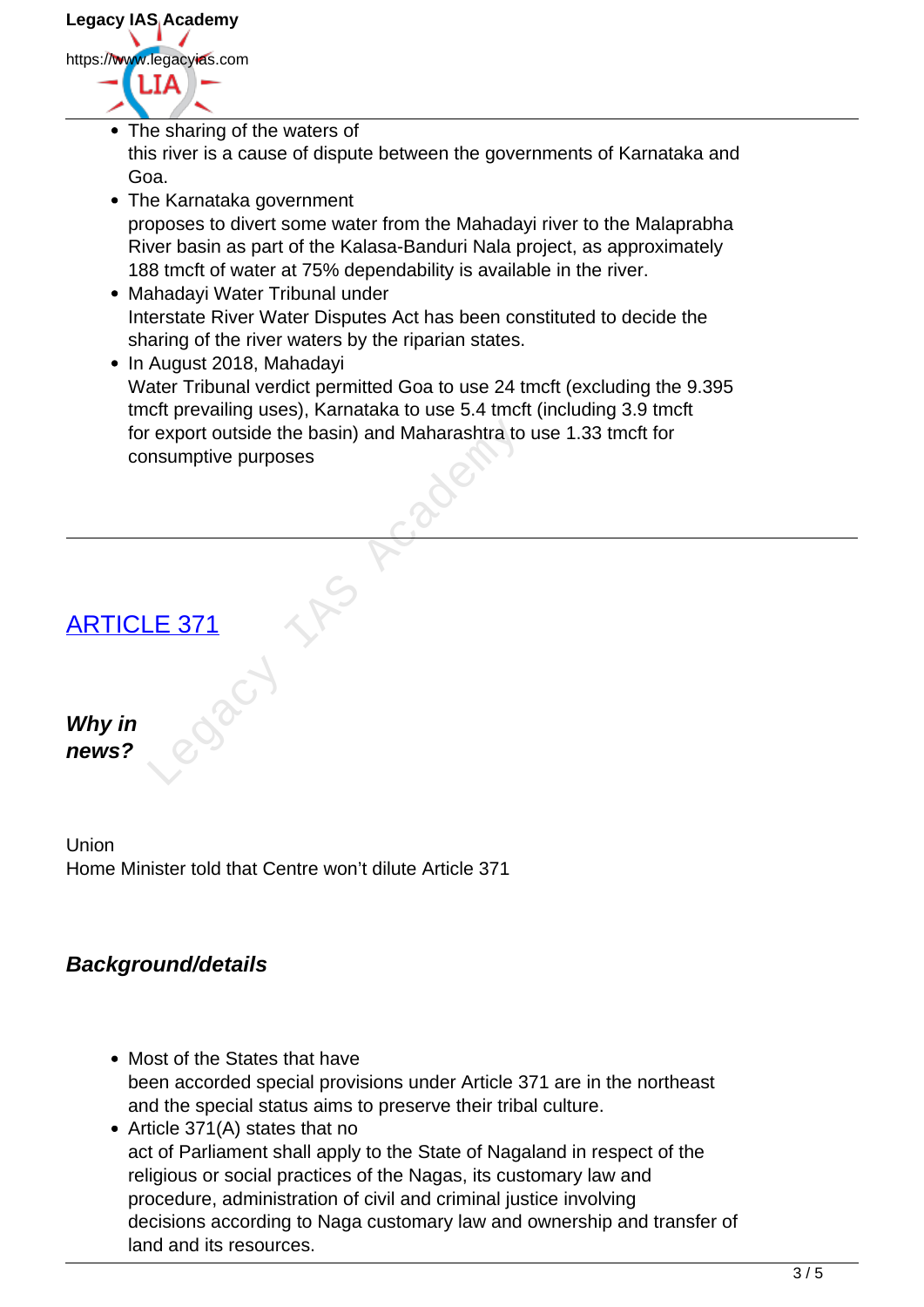- It shall apply to Nagaland only after the State Assembly passes a resolution to do so, it says.
- Article 371(A) states that land and its resources in the State belong to the people and not the government.
- Article 371B deals with special provision with respect to the State of Assam.
- The main objective of inserting Article 371B was to facilitate the creation of the sub-State 'Meghalaya'.
- Article 371C deals with special provisions with respect to Manipur which became a State in 1972.
- Special provisions with respect to Andhra Pradesh, Karnataka, Goa are dealt in Articles 371D and 371E, 371J, 371I respectively.
- Article 371-G that deals with special provisions with respect to Mizoram has similar nature.
- It states that an act of Parliament relating to religious and social practices of Mizo customary law and procedure, administration of civil or criminal justice involving decisions according to Mizo customary law, ownership and transfer of land and its resources will not apply to Mizoram unless State assembly decides to do so. spect to Andhra Pradesh, Karnataka, Goa are<br>
1E, 371J, 371I respectively.<br>
ticle 371-G that deals with<br>
ecial provisions with respect to Mizoram has s<br>
states that an act of<br>
riliament relating to religious and social prac
- Articles 371F, 371H talk about special provisions with respect to States of Sikkim and Arunachal Pradesh, respectively.
- Article 371 gives the power to the President of India to establish separate development boards for Vidarbha, Marathwada regions of Maharashtra and the rest of the State and Saurashtra, Kutch and rest of Gujarat.

#### ECONOMY NEEDS MORE MONETARY STIMULUS: RBI GOVERNOR

#### **Why in news?**

- Economy needs a further monetary stimulus, thus indicating that the central bank was open to cutting interest rates as Green shoots are visible
- While the macroeconomy needs further monetary stimulus, the inflation outlook continues to be uncertain